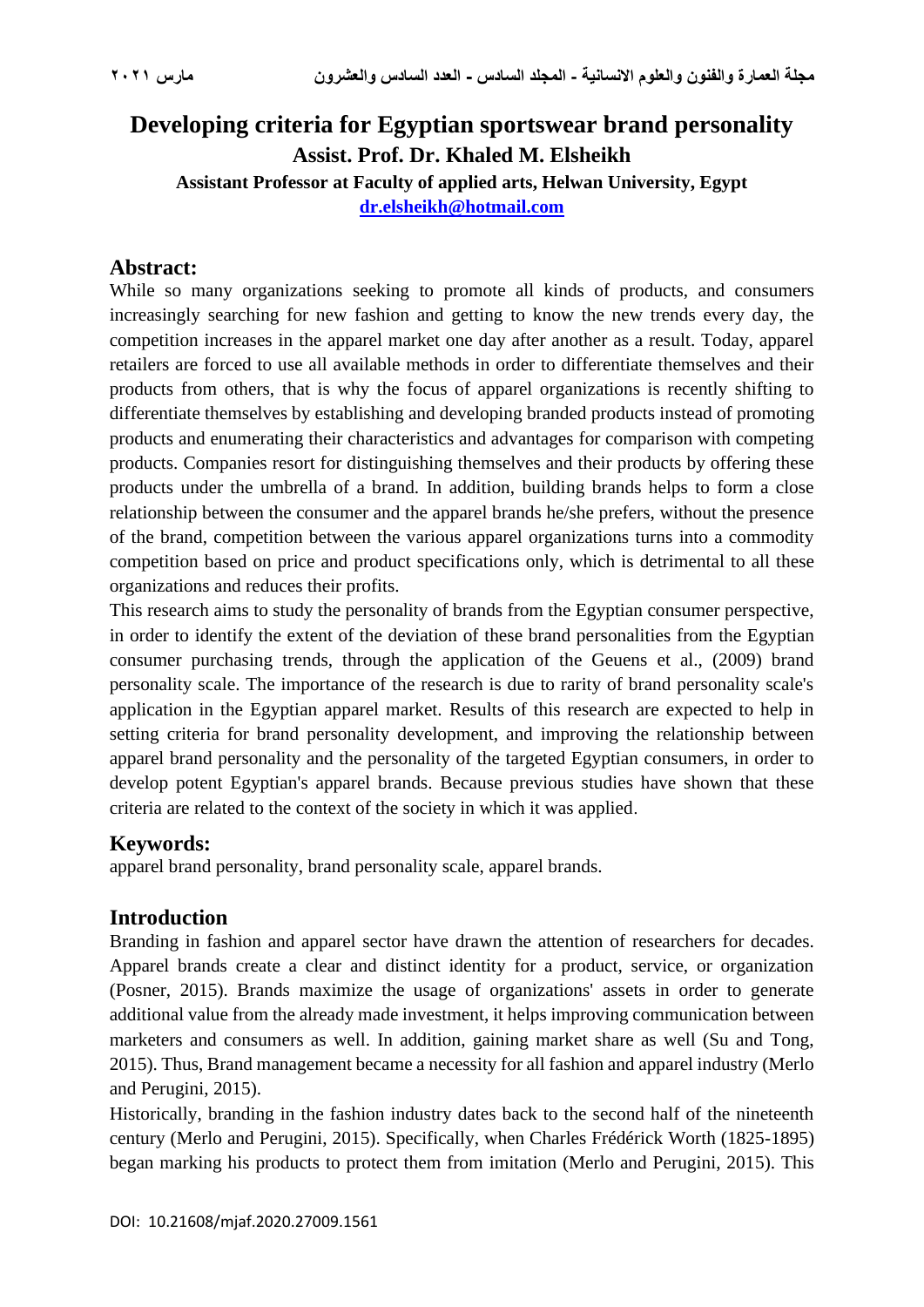phenomenon is increasing recently as well (Ismail and Spinelli, 2012). Organizations today focus more on marketing symbolic functions rather than commercializing the properties associated with the pure utilitarian functions of product, they shifted their marketing efforts to align with consumers. It was found that consumers do not buy apparel products only because of their utilization properties, but they express their personalities through these products too, this is critical in the apparel industry compared to many other industries because apparel products is closely related to the personality of the wearer. Roy et al. (2016) found that managing consumer relationship with the brand is an important research area for both marketers and academics. Marketers are interested in understanding this relation because of its impact on corporate profits (Ismail and Spinelli, 2012).

Brand personality (BP) is an important subject in marketing research (Mohtar et al., 2019). In apparel marketing, where apparel is one of the most related products to the personality of the consumer and as an expression of his/her personality, compared to many other industries, the importance of brand personality in apparel industry is of huge importance. Apparel products are closely linked to the user, their impact on the user personality is obvious. That is why many apparel companies are currently exploring strategies that allow them to establish emotional relationships with their customers. Brand personality theories assume that brands can have personal characteristics like humans (Posner, 2015). Thus, a brand can have a personality that allows it to establish relationships with consumers. Many researchers found that consumers make relationships with brands like those that they do with their peers (Liu and Chang, 2017). This makes brand personality a strong source for customer–brand relationship (Ahmed et al., 2019). In addition, establishing strong brands in a competitive market too. This caused previous research stresses the importance of studying brand personality (Mohtar et al., 2019).

According to Angelina et al., (2012 and 2014), brand personality is an important brand component. Brand personality is the "set of human attributes that are associated with the trademark" (Aaker, 1997). In the marketing, brand personalities vary from one organization to another. For example, Levi's and Victoria's Secret companies rely on excitement, modernity and youth in presenting their brand (Ismail and Spinelli, 2012). Brands such as Westwood, Chalayan and McQueen are building strong relationships with consumers through the personality of their brands (Jelinek, 2018), while Tommy brand focuses on the freedom and independence of the American consumer. Focusing on personality traits enable the brand to demonstrate these traits continuously and consistently (Malär et al., 2012).

Marketers have started incorporating personality traits into their product brands to make them acceptable to consumers (Banerjee, 2016). Previous researchers (Govers and Schoormans, 2005; Khandai et al., 2015) have found that a significant correlation exists between brand personality and consumer personality traits (Banerjee, 2016). In addition, brand personality dimensions have a significant influence on brand choice, regardless of product type (Toldos-Romero and Orozco-Gómez, 2015). The compatibility between the brand and consumer personality is important, that is why it is not only important to understand how this relationship is formed, but also to study the factors that affect it (Ismail and Spinelli, 2012).

Brand personality indicates consumer's perceptions of personality traits of brands and further helps create and build meaningful consumer–brand relationships (Su and Tong, 2015). In the same context, Egyptian organizations working in the sportswear market, which need to develop distinctive, desirable and constant brands, needs to identify key differentiation points of their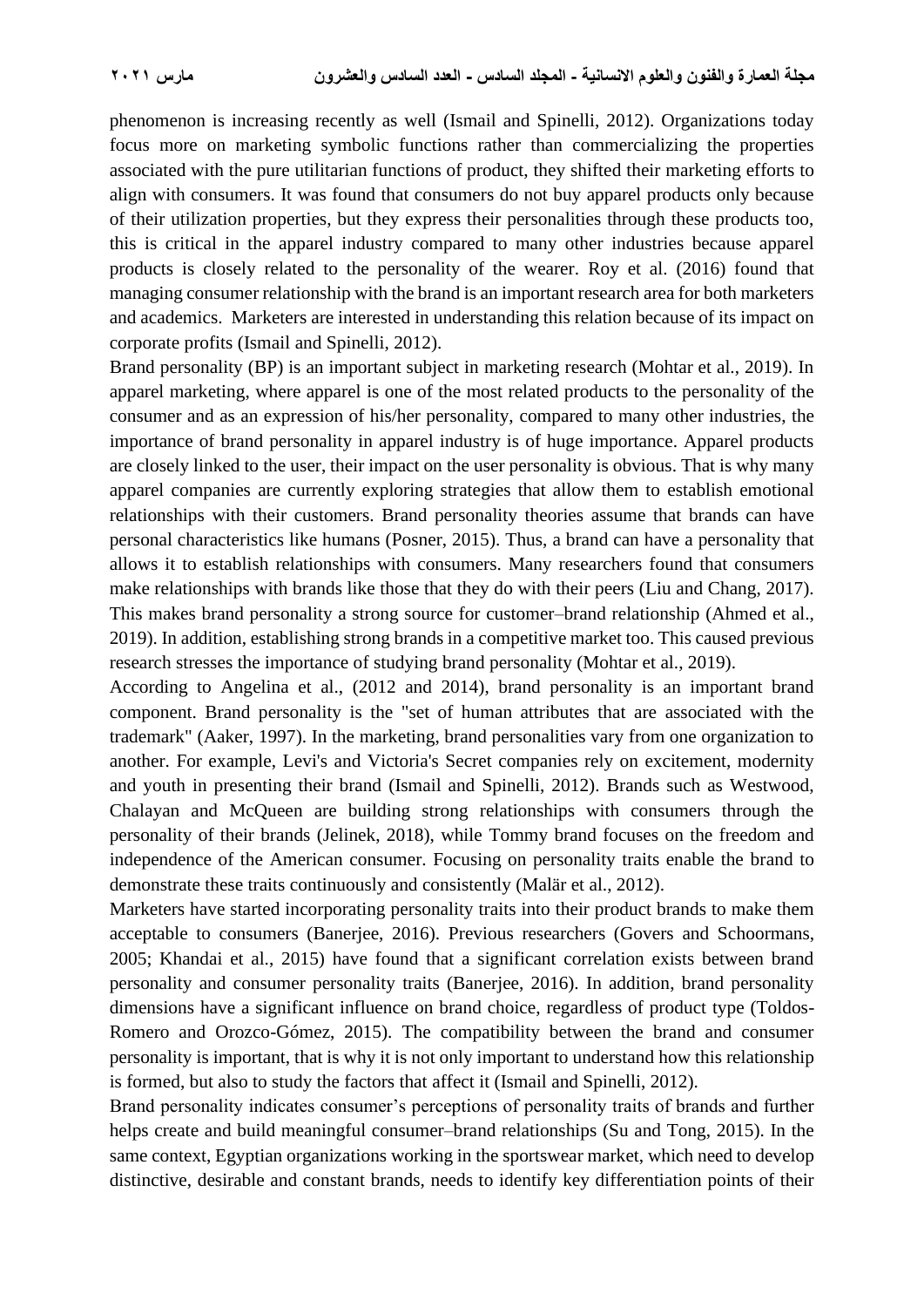own brands in order to able to distinguish themselves in the sportswear market. This requires studying the personality of brands and the preferences of Egyptian consumers to these personalities in a manner that helps in developing these brands and achieve consumer satisfaction.

In order to measure brand personalities in various industries, Aaker has developed brand personality scale (BPS) in 1997, which consisted of five generic dimensions: sincerity, excitement, competence, sophistication and ruggedness. The impact of this model has been so profound that since 1997 most academic publications about brand personality are based on Aaker's methodology (Toldos-Romero and Orozco-Gómez, 2015). It has been used in various parts of the world (Ahmed et al., 2019). Several researches have tested Aaker's brand personality scale in countries besides the USA including France, Spain, Japan, Germany, Korea and Turkey (Hieronimus, 2003; Sung and Tinkham, 2005). This model have been applied in various industries as well, including fashion and apparel.

However, Aaker acknowledged some limitations regarding this scale, mainly because it was developed and focused on United States, some researchers anticipated that the outcomes may differ if this model was applied in other cultures (Ahmed et al., 2019). For example, countries like Korea, Japan and Spain revealed unique brand personality dimensions representing their own cultures (Aaker et al., 2001). Recent studies emphases the importance of cultural context (Mohtar et al., 2019). The study conducted by Milas and Mlačić (2007) revealed that culture play a pivotal role in brand personality concept. According to Mohtar et al., (2019) the literal application of the Aaker BPS will lead to inaccurate results if applied in societies whose culture differs from the American society where the scale was developed. This made some researchers call for another BPSs other than Aaker's to avoid its limitations, especially with regard to its dimensions and the general characteristics of its trait universality (Geuens et al., 2009)

Few models were developed after Aaker's, to list a few, Aaker, et al. (2001) which was applied in Japan, Caprara et al. (2001) applied in Italy, Bosnjak et al. (2007) applied in Germany and Geuens et al. (2009) applied in USA and Europe. This research adopted the Geuens et al. (2009) model for two reasons, first, because of the previously mentioned limitations on the model developed by (Aaker, 1997), second, it has been applied in USA and Europe which represent a wider territories and population. Geuens et al. (2009) model consisted of five groups of brand personality dimensions named Responsibility, Activity, Aggressiveness, Simplicity, and Emotionality, with 12 sub traits.Using the Geuens et al. (2009) BPS, this research is aimed to identify the sportswear brand personality traits suit Egyptian shoppers.

### **Methodology**

This study investigates generation Z (gen-z), a generation born in1990s onward (McCrindle, 2014; Iorgulescu, 2016; Seemiller & Grace, 2017). Gen-Z is the next generation after the Millennials, it is also known as iGeneration, Post-Millennials, Gen Wii or NextGen (Turner, 2015). Gen-z was chosen for the context of this research for various reasons, first, gen-z consumers differ from those of earlier generations, while technological revolution affected all generations, gen-z interest in technology is the greatest, it is interest in brands and loyalty to them is out of question. Therefore researching the consumption characteristics of gen-z is essential (Puiu, 2016; Desai and Lele, 2017).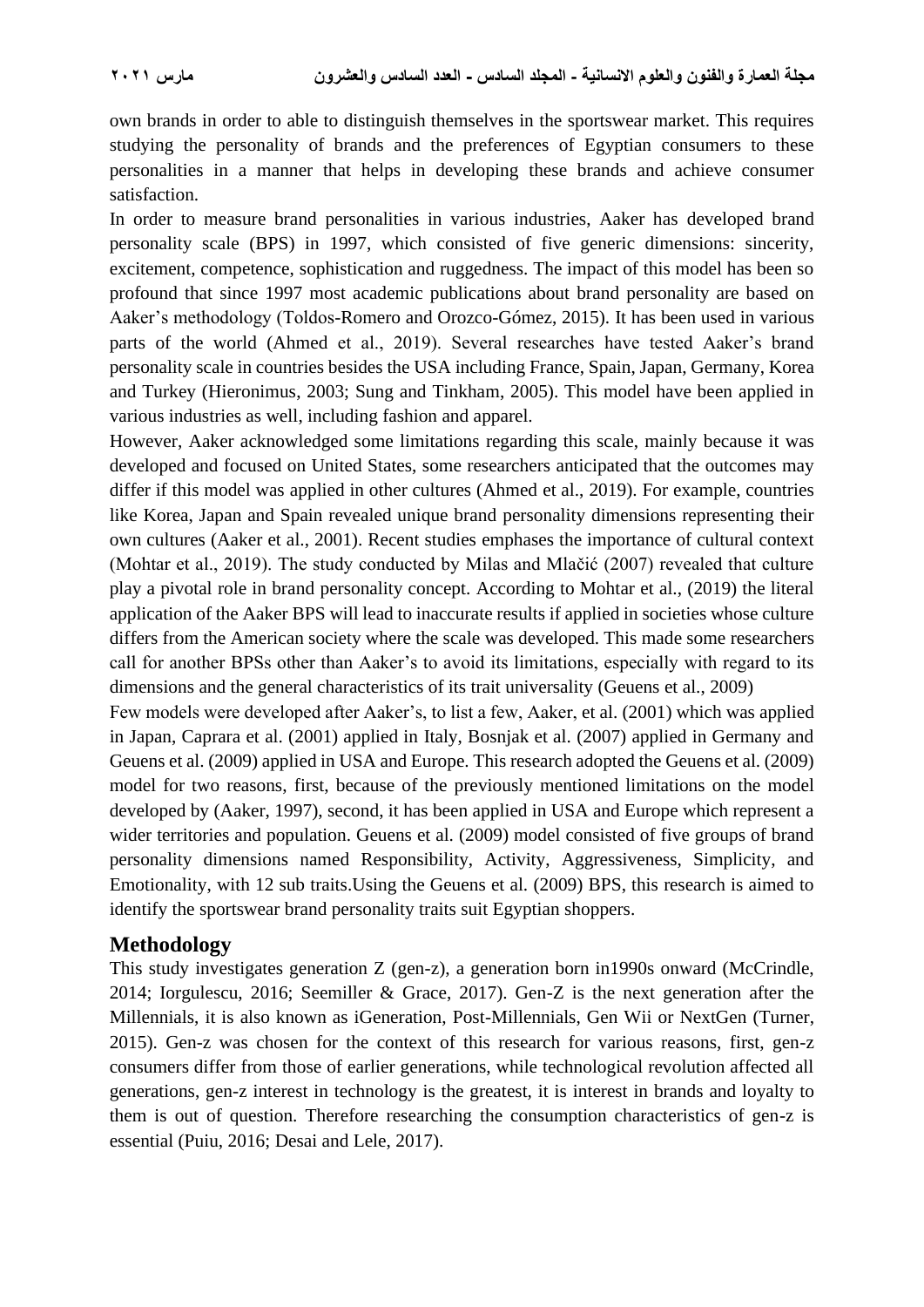Second, according to the population scan results published by the Egyptian Central Agency for Public Mobilization and Statistics (2019), gen-z represent over 18 percent of the Egyptian population now. The Egyptian citizens aged between 20-24 years are 9.32 million represents 9.5% of the total Egyptian population, which is estimated to be 98.10 million, while citizens aged between 25-29 years, are 8.52 million represents 8.7% of the total Egyptian population as shown in table (1).

| age       | male                | female | total | $\frac{0}{0}$          |
|-----------|---------------------|--------|-------|------------------------|
| $20 - 24$ | 4.84                | 4.48   | 9.32  | ر.,                    |
| $25-29$   | 4.38                | 4.14   | 8.52  | $\mathbf{O}_{\bullet}$ |
| total     | $\Omega$ 22<br>∟∠.י | 8.62   | 17.84 | 18.2%                  |

### **Table (1): gen-z segments**

Gen-z females in the Giza governorate were chosen as population for this study, according to the population scan results published by the Central Agency for Public Mobilization and Statistics (2019), females in this governorate are estimated to be 4.3 million, representing 48% of the 8.92 million citizen in the governorate as shown in table (2). This market segmentation is estimated to be 1.6 million female aged between 20 and 29 years living in the Giza governorate, which is a huge market segmentation.

| Males in Giza | Female in Giza | total        | population in 2019 |
|---------------|----------------|--------------|--------------------|
| 4.63 million  | 4.29 million   | 8.92 million | 98.10              |
| 52%           | 48%            |              |                    |

**Table (2): Giza governorate population divided by sex**

In order to identify requirements of this market segmentation in their sportswear's brand personality, an electronic questionnaire in Arabic language (to ensure respondents' accurate understanding and responding) was developed, and tested through a pilot research, results were then translated to English, some phrases were reworded, and others were modified according to the pilot study requirements. The questionnaire introduction informed participants' of the questionnaire's purpose, which is studying the brand personality requirements from the Egyptian sportswear shoppers' point of view, in order to develop criteria for its application. A number of 836 have participated in this research, however only 793 responds only were valid, the other 43 responds were excluded from this study for various invalidity reasons.

Final questionnaire consisted of 21 questions in three parts. First part of the questionnaire contained five questions about the demographic characteristic of the participants as shown in table (3), including questions about their age, education, employment status, marital status and monthly income in Egyptian pounds. Age have been split into two groups, participants aged 19- 24 years old (born 1990-1995) and 25-29 years old (born 1996-2000), education varies between high school, university-graduate, post graduate and others, The results show that 34.30 percent of respondents have bachelor's degree, 12.99percent have postgraduate education (master and PhD) certificates, which indicate good educational qualifications. most of participants are students and the marital status is single too which is obvious regarding the participants' age.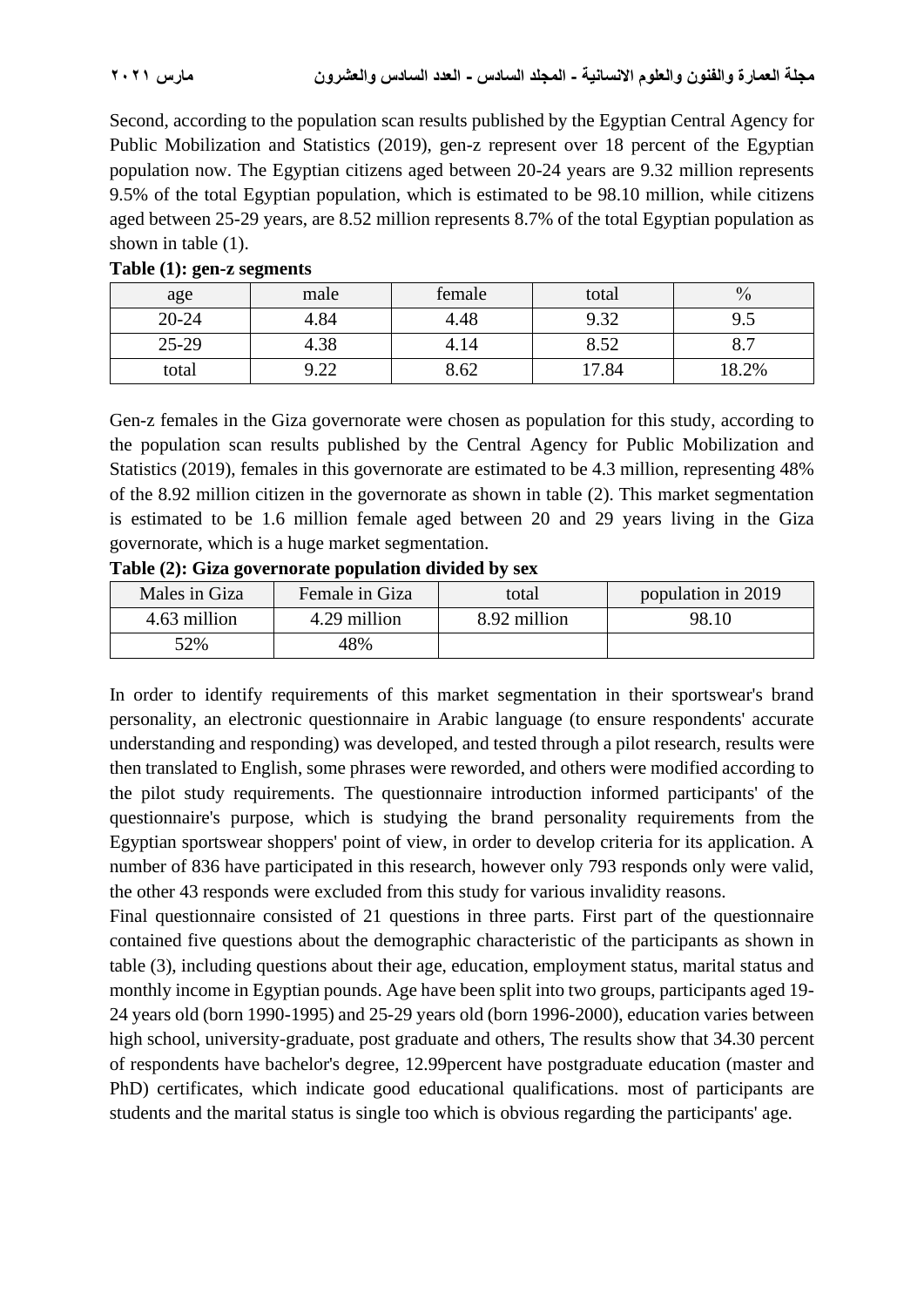| Variable                    |                       | No. | $\%$  |
|-----------------------------|-----------------------|-----|-------|
|                             | 19-23 (born1990-1995) | 403 | 50.82 |
| $Age*$                      | 24-28 (born1996-2000) | 390 | 49.18 |
|                             | high school           | 294 | 37.07 |
| Education                   | university-graduate   | 272 | 34.30 |
|                             | post-graduate         | 103 | 12.99 |
|                             | other                 | 124 | 15.64 |
|                             | student               | 313 | 39.47 |
|                             | employed              | 219 | 27.62 |
| <b>Employment status</b>    | self-employed         | 67  | 8.45  |
|                             | unemployed            | 194 | 24.46 |
|                             | single                | 537 | 67.72 |
| <b>Marital</b> status       | married               | 232 | 29.26 |
|                             | divorced              | 24  | 3.03  |
|                             | >5,000                | 228 | 28.75 |
| Monthly income (EGP) of the | 5,000:10,000          | 176 | 22.19 |
| working 421 participants    | >10,000               | 17  | 2.14  |

**Table (3): Demographic characteristics of the respondents**

n=793, \* questionnaire applied September 2019

The second part of questionnaire contained twelve questions about the importance of each of BPS traits presented by Geuens et al (2009) as shown in table (3). The participants were asked to respond to each of the questionnaire's question on a scale from one to five according to the Likert scale quintile (Wikipedia, 2017). Table (3) shows the mean and the standard deviation of the participants' responds.



**Figure (1); Geuens et al., 2009 brand personality traits, (Geuens et al., 2009)**

Table (4) shows the results of the questionnaire's second part, the questions were divided into 5 groups according to BPS designed by Geuens et al. (2009), in addition to the sub-traits and its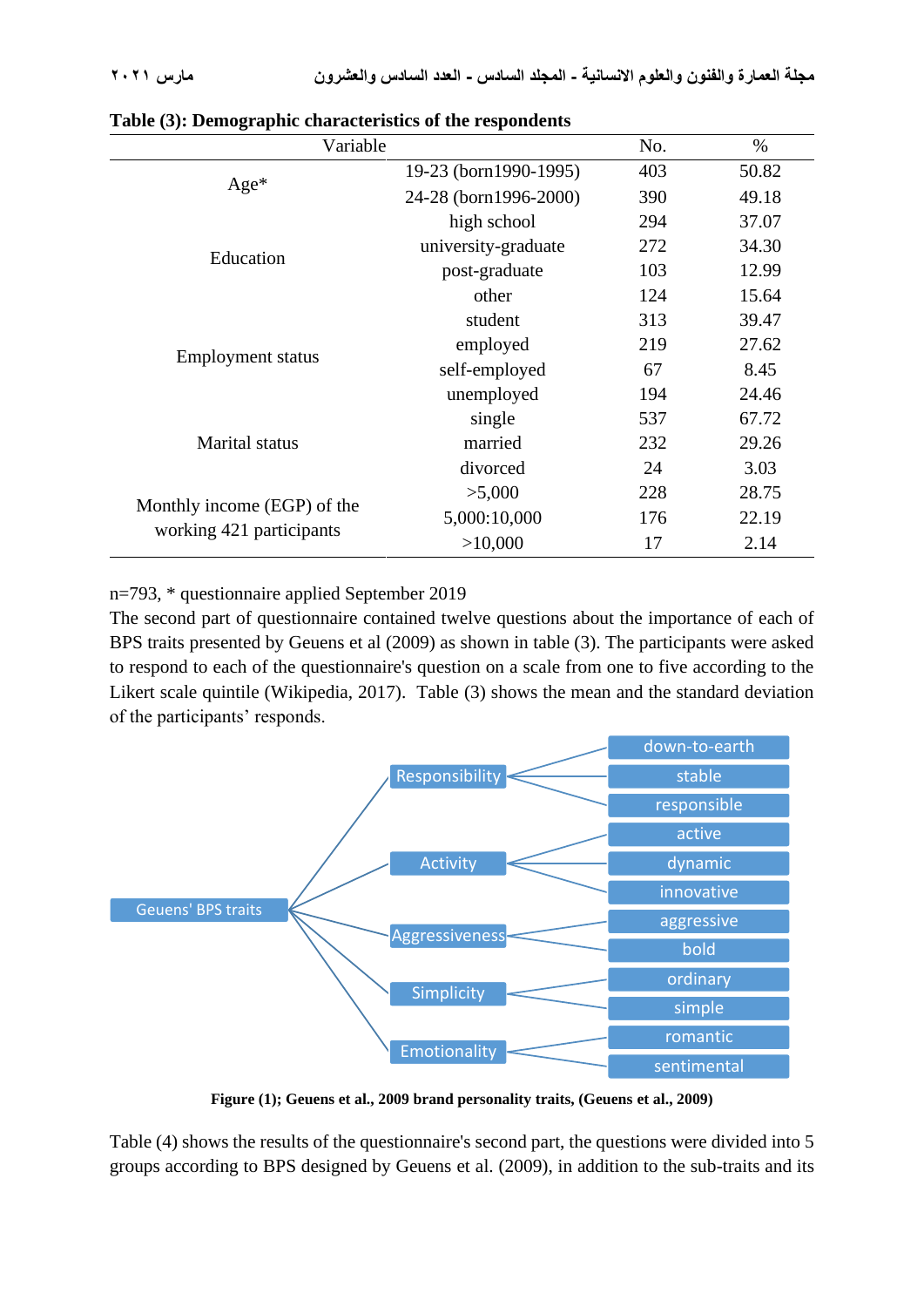total 12. The Cronbach Alpha was calculated for each group of these traits, values ranged between 0.68 and 0.84, each of these values are acceptable according to Field (2009).

| Brand personality dimensions |               | Mean  | <b>SD</b> | Cronbach's |  |
|------------------------------|---------------|-------|-----------|------------|--|
|                              |               |       |           | alpha      |  |
|                              | down-to-earth | 4.532 | 0.620346  | 0.82       |  |
| Responsibility               | stable        | 4.298 | 0.586622  |            |  |
|                              | responsible   | 3.596 | 0.613599  |            |  |
| Activity                     | active        | 4.255 | 0.736268  |            |  |
|                              | dynamic       | 4.213 | 0.623321  | 0.80       |  |
|                              | innovative    | 3.213 | 0.657273  |            |  |
|                              | aggressive    | 2.106 | 0.633625  | 0.83       |  |
| Aggressiveness               | bold          | 3.00  | 0.625543  |            |  |
| Simplicity                   | ordinary      | 1.702 | 0.688884  | 0.80       |  |
|                              | simple        | 3.213 | 0.749961  |            |  |
| Emotionality                 | romantic      | 3.894 | 0.890384  | 0.85       |  |
|                              | sentimental   | 2.766 | 0.81328   |            |  |

|  |  |  | Table (4): Business characteristic. |
|--|--|--|-------------------------------------|
|--|--|--|-------------------------------------|

Standard deviation and mean were calculated for each trait of the brand personality scale individually, the highest mean was for the trait *down-to-earth*, with a value of 4.53 and standard deviation 0.62, which indicates the desire of the research community that the signs of sportswear be realistic despite the presence of some variation in their opinions. Followed by *stable* with a value of 4.298 and standard deviation 0.59, which indicates the desire of the research community that the signs of sportswear be stable despite the presence of some variation in their opinions, as well as the results of each of the two components *active* and *dynamic* on high values too through the responds . On the other hand, the *ordinary* trait got the lowest mean with value 1.702, and *sentimental* and *aggressive* the lowest means.



**Figure (2): traits importance for sportswear brand personality.**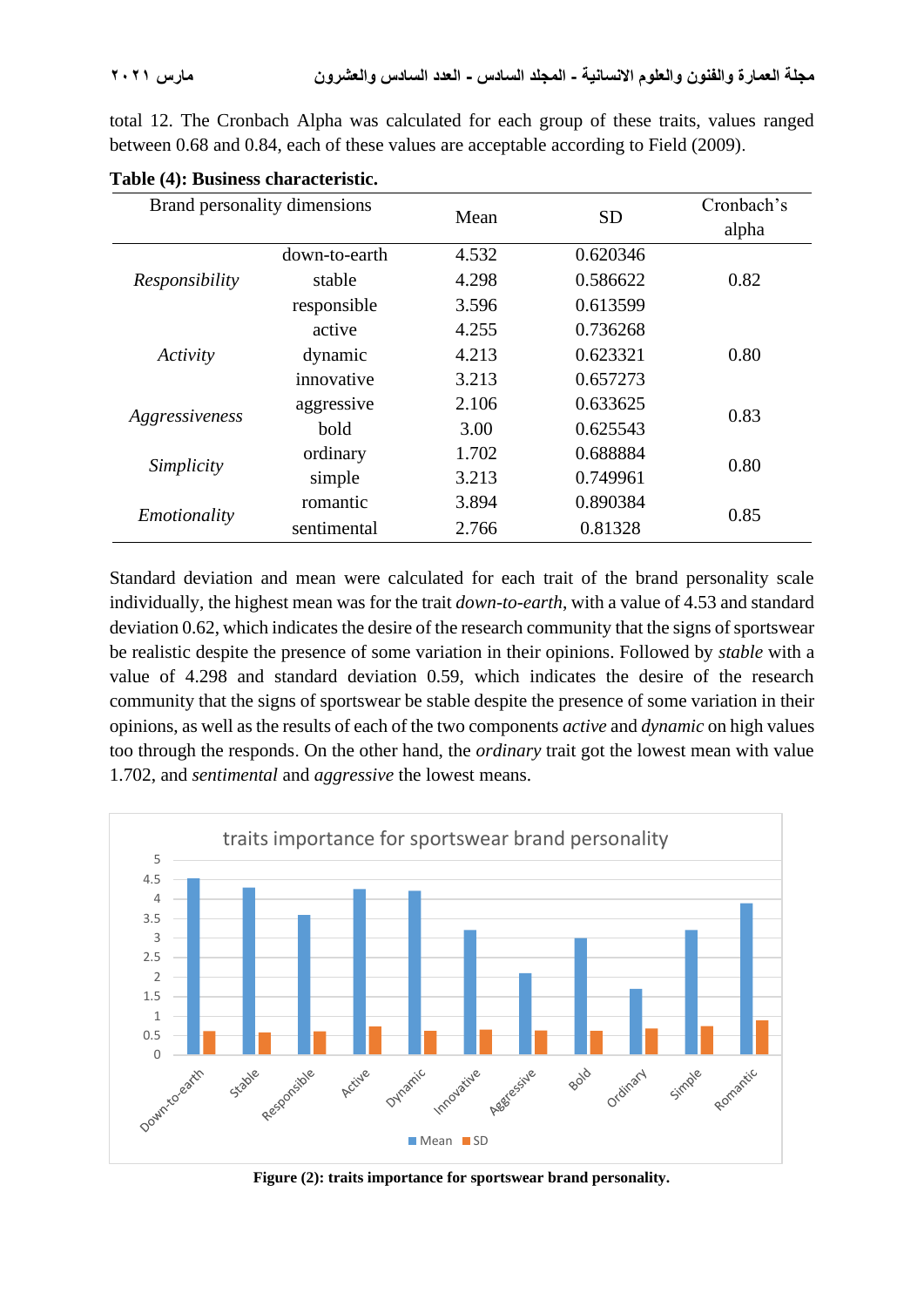The results of the questionnaire show the participants' valuation for the sportswear brands personality traits importance, the participants have valued four basic traits the most important, which are down-to-earth, stable, active and dynamic. These traits seems related to the function of sportswear itself, down-to-earth is an essential attribute for sportswear, also stable attribute is highly important for sportswear, also for the active and dynamic traits, they are compatible with the nature of sportswear and the nature of youth population participated in the study.

Questionnaire results are interesting; the traits *simple*, *ordinary romantic* and *sentimental* all have low to medium mean and high standard deviation, which indicates a consensus among the respondents on the low to medium importance of these traits in the personality of their sportswear brands.

| Mean  | SD   |
|-------|------|
| 4.75  | 0.76 |
| 4.68  | 0.73 |
| 4.255 | 0.62 |
| 2.106 | 0.78 |
|       |      |

### **Table (5): sportswear's decision-making criteria.**

The third part of questionnaire contained four questions about shoppers purchase decisionmaking criteria as shown in table (555), participants valued importance of distinctive brand personality as very important with mean 4.75 and standard deviation 0.76, which indicates agreement between respondents, on the importance of distinctive brand personality. While most of them prefer brand personality similar to theirs and agree on the Importance of buying branded sportswear, on the other hand Importance of sportswear's price when making a purchase was valued lowest with a mean equal 2.106 with a great agreement between the respondents, as the standard deviation was 0.78.

### **Discussion**

Analysis of the questionnaire's results shows that the study participants' choices of the of the sportswear's brand personality traits that they prefer, the top four traits according to their responds are down-to-earth, stable, active and dynamic, while some traits were valued low according to respondents, namely ordinary, aggressive, sentimental and bold. This indicates the importance of the brand traits of sportswear being compatible with both the nature of the apparel themselves, in this case sportswear, as sportswear require that they be active and dynamic in the first place and these are the most important characteristics that distinguish them. In addition, the target market, which is the females of gen-z living in the Giza governorate. Thus, an apparel brand personality should correspond to these two main criteria. First, the nature of the apparel provided by the brand, and the consumer segment.

Respondents has valued the Importance of distinctive brand personality very high with mean 4.75 and high standard deviation 0.76 which indicate a highly agreement between them, having distinctive brand personality allow the brand to differentiate itself and its products, further it becomes easier for a brand to target market segmentation and address them accurately. In addition, study participants prefer brand personality similar to theirs, this indicates the importance of the personality of the apparel brands to conform to the nature of the target market segment and trying to develop a personality that fits with them. Thus, a brand will have the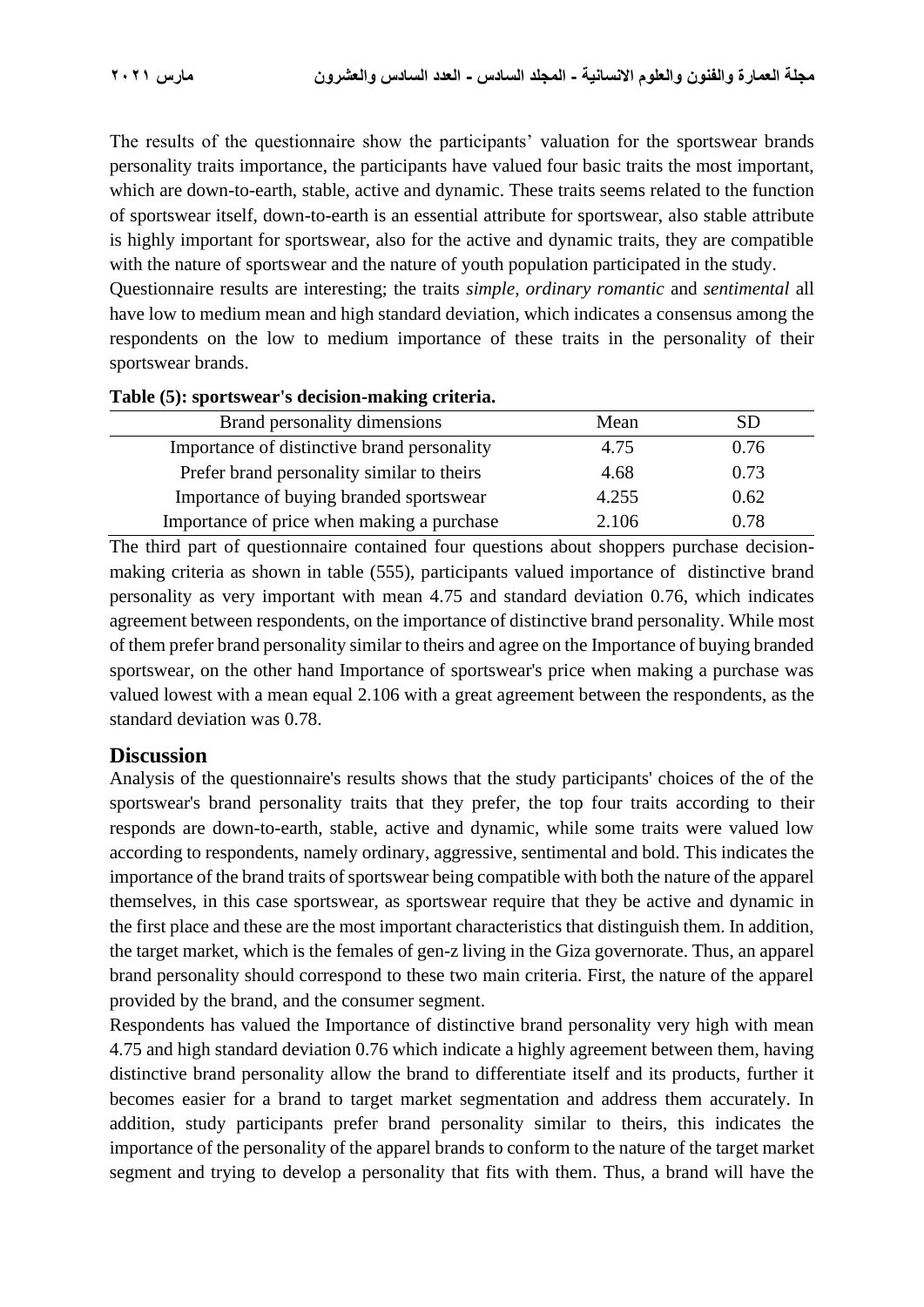ability to manage and develop relationships with them, for example through websites and social media.

In their response to Importance of buying branded sportswear, the participants reported a high mean and standard deviation, which indicates the appreciation of this market segment for the value of brands and the importance of buying sportswear from well-known brands. Importance of price when making a purchase decision got the least mean according to the viewpoint of the study participants, and this indicates that shoppers' confidence in the brand compensates them for checking the price and buying unknown sportswear products.

## **Conclusion**

The literature review show that brand personality is one of the most important topics of apparel marketing, as the consumer no longer makes the purchase decision based on the characteristics of the product and its price only, but based on the image of the brand that was formed in his mind. Brand personality is an emotional concept rather than a logical one, as it expresses the mutual feelings between the brands and their shoppers, consumers do not find a problem in attributing human attributes to brands, further they can build relationships with brands too. Because formation of the brand personality happens through any direct or indirect communication between the consumer and this brand (Aaker, 1997). The brand personality is affected by everything related to it, such as brand creators, advertising characters, and store design, fashion brands do present their personalities in two ways; *directly* through the products themselves, and *indirectly* throw marketing communications.

The results of the study showed the participants' desire for the brand character to be similar to their own personalities, this results align with (Aaker, 1999) that consumer personality has huge impact on his/her brand preferences. Thus, apparel brands are supposed to create their personalities so that they are similar to that of the targeted market segment, this can be archived by identifying the most important traits of this personalities and emphasizing them through the market communications' tools. Previous studies suggest focusing on few traits while developing brand personality, further (Malär et al., 2012) suggested focusing on one dimension rather than using all dimensions of the brand's personality. Thus, a choosing a few personality traits for the apparel brand and focusing on them would be enough, as the sustainability of the brand personality gives it a competitive advantage and increases loyalty among the consumer audience.

## **Finally, this study showed that the personality traits of the brand are affected by four main factors, namely:**

- Objectives and nature of the brand.
- Personality of the targeted shoppers.
- Characters of competing brands.
- Market competition strategy.

Apparel brand should create and develop its personality based on the objectives and nature of the brand itself, which is supposed to be a result of market research and market segmentation in the first place. Personality of the target market segment is the second criteria for brand personality development, a personality similar to the targeted consumers' would satisfy them on one hand, and allow the brand to develop relations with these shoppers on the other hand, making it easier for the brand to increase its market share.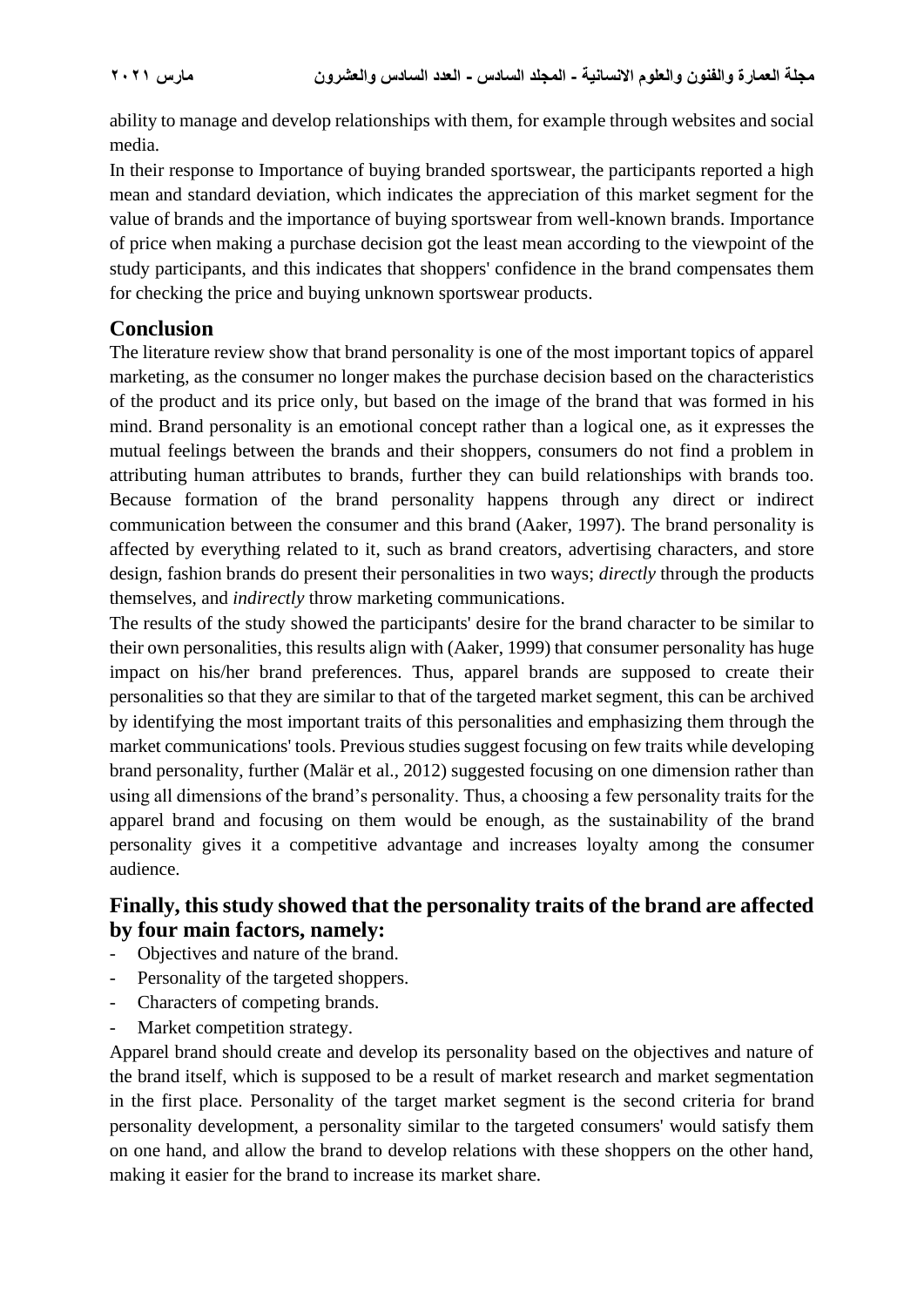The aim of developing a unique brand personality is to differentiate this brand from competitive, studying competitive' brand personality traits and creating one that is distinctive, would make it easier for the brand to compete easily, rather than being similar to already existing brands. However, it is up to the market competition strategy adopted by the brand, some brands choose aggressive completion strategies, while it is better for others to avoid completion as possible, especially new apparel brands.

The study is significant as to the knowledge of the researcher as it is the first study to apply the Geuens et al. (2009) BPS in the Egyptian sportswear market, further investigation of brand personality development and its effect on marketing communications and competition is suggested.

## **Refrences:**

1. --------, (2019), "Population", Central Agency for Public Mobilization and Statistics, Egypt.

2. Aaker J. L., (1997), "Dimensions of brand personality", Journal of Marketing, Vol. 34 No. 3, pp. 47-56.

3. Aaker J. L., Benet-Martinez V. and Garolera, J., (2001), "Consumption symbols as carriers of culture: a study of Japanese and Spanish brand personality constructs", Journal of Personality and Social Psychology, Vol. 81 No. 3, pp. 492-508.

4. Ahmed M., Ali S., Jan M., and Hassan A., (2019), "Development of Islamic banks' brand personality (IBBP) model: a conceptual study in Malaysia. Journal of Islamic Marketing", 10.1108/JIMA-11-2018-0210.

5. Angelina N. H. L., Julian M. S., Cheng Yueh H.L. and Megha, J., (2012), "Brand extension: using parent brand personality as leverage", Asia Pacific Journal of Marketing and Logistics, Vol. 24 No. 4, pp. 599-618.

6. Angelina N.H.L., Julian M.S.C., Hadi, K. and Christy T.L., (2014), "Corporate rebranding and brand preference", Asia Pacific Journal of Marketing and Logistics, Vol. 26 No. 4, pp. 602- 620.

7. Banerjee S., (2016), "Influence of consumer personality, brand personality, and corporate personality on brand preference: An empirical investigation of interaction effect", Asia Pacific Journal of Marketing and Logistics, Vol. 28 Issue: 2, pp.198-216

8. Bosnjak M., Bochmann V. and Hufschmidt T., (2007), "Dimensions of brand personality attributions: a person-centric approach in the German cultural context", Social Behavior and Personality, Vol. 35 No. 3, pp. 303-316.

9. Caprara G.V., Barbaranelli C. and Guido G., (2001), "Brand personality: how to make the metaphor fit?", Journal of Economic Psychology, Vol. 22, No. 3, pp.377-395.

10. Desai S. P., & Lele V., (2017), "Correlating internet, social networks and workplace- a case of generation Z students", Journal of Commerce and Management Thought, 8(4), 802.

11. Field A., (2009), "Discovering Statistics using SPSS", Sage, London.

12. Geuens M., Weijters B., and De Wulf K., (2009), "A new measure of brand personality", International Journal of Research in Marketing, 26(2), 97-107.

13. Govers P.C.M. and Schoormans J.P.L., (2005), "Product personality and its influence on consumer preference", Journal of Consumer Marketing, Vol. 22 No. 4, pp. 189-197.

14. Hieronimus F., (2003), "Persönlichkeitsorientiertes Markenmanagement", Peter Lang, Frankfurt am Main.